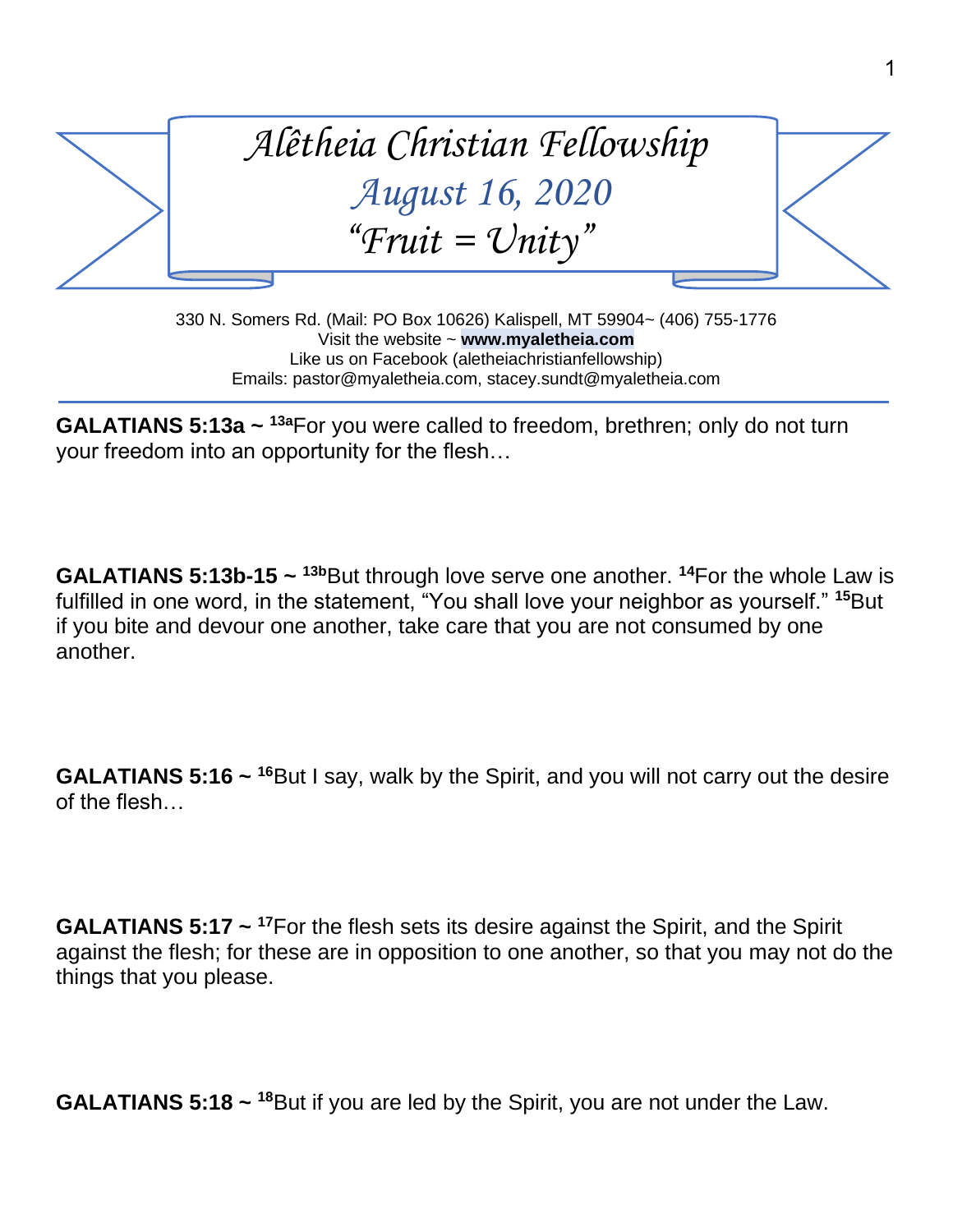**GALATIANS 5:19-21** ~ <sup>19</sup>Now the deeds of the flesh are evident, which are: immorality, impurity, sensuality, **<sup>20</sup>**idolatry, sorcery, enmities, strife, jealousy, outbursts of anger, disputes, dissensions, factions, **<sup>21</sup>**envying, drunkenness, carousing, and things like these, of which I forewarn you, just as I have forewarned you, that those who practice such things will not inherit the kingdom of God.

**GALATIANS 5:22-24**  $\sim$  <sup>22</sup>But the fruit of the Spirit is love, joy, peace, patience, kindness, goodness, faithfulness, **<sup>23</sup>**gentleness, self-control; against such things there is no law. **<sup>24</sup>**Now those who belong to Christ Jesus have crucified the flesh with its passions and desires.

**GALATIANS 5:25&26 ~ <sup>25</sup>**If we live by the Spirit, let us also walk by the Spirit. **<sup>26</sup>**Let us not become boastful, challenging one another, envying one another.

ἀγάπη (ä-gä-pā), Love

χαρά ( $\dot{x}$ ä-rä), Joy

εἰρήνη (ā-ȑā-nā), Peace

μακροθυμία (mäk-ro-thü-mē-ä), Patience

χρηστότης (ẋȑā-stŏ-tās), Kindness

ἀγαθωσύνη (ä-gä-thō-sü-nā), Goodness

πίστις (pēs-tēs), Faithfulness

πραΰτης (pȑä-ü-tās), Gentleness

έγκράτεια (ĕn-krä-tā-ä) Self-control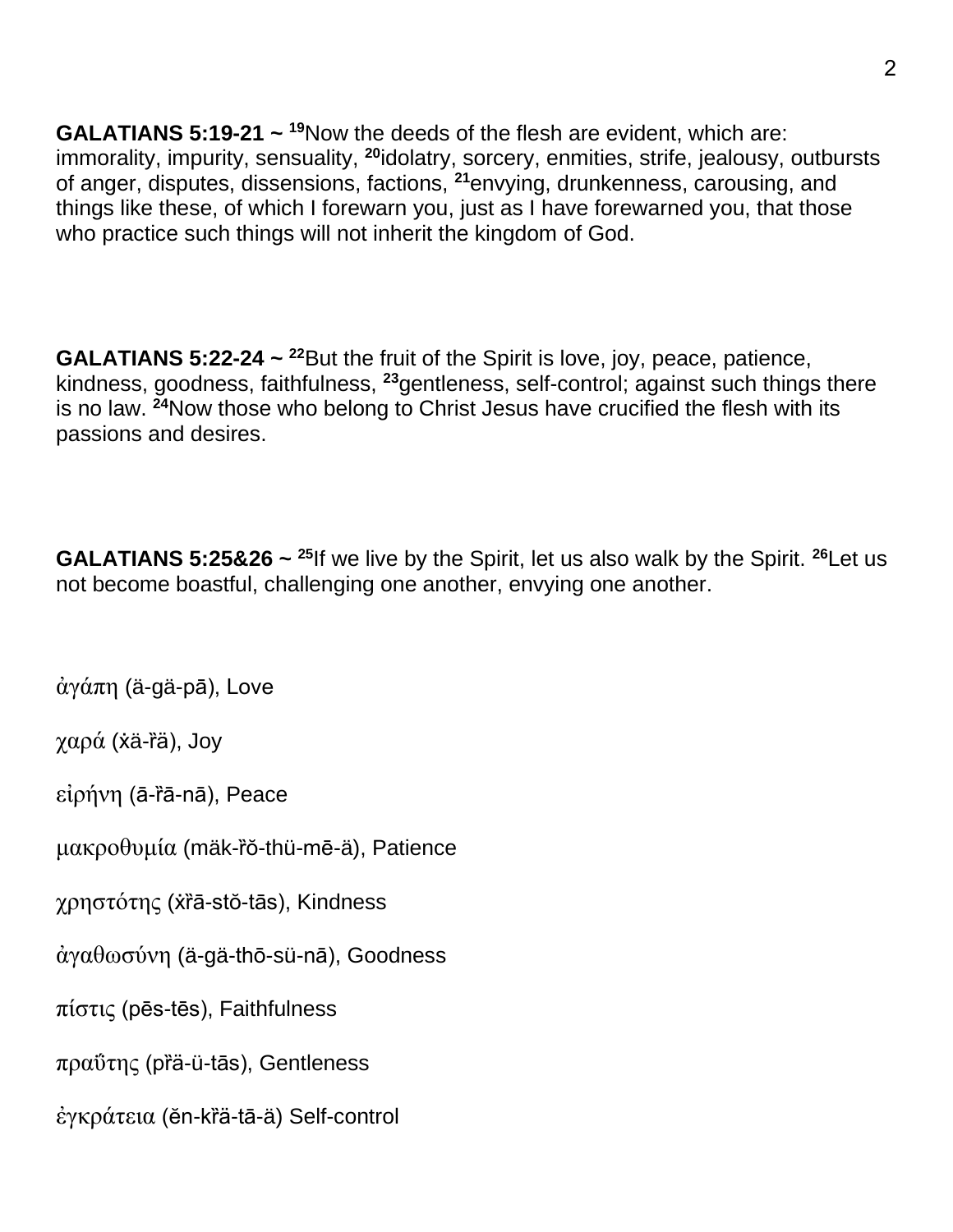Alêtheia ~ Camp ~ 081620

Galatians 5:13a – 13aFor you were called to freedom, brethren; only do not turn your freedom into an opportunity for the flesh…

Two quick things and a question here… 1) Christians, as we are found in Christ, are not only forensically set free from sin, death, and the grave - as such, we are also, my friends, by definition, set free from legalism. We are set free in Christ Jesus from legalism. What is legalism? It is human performance to move the deity.

I do, or I say, or I chant, or I recite, or I pray, or I act, or I perform, or I sacrifice, or I abstain, or I - fill in the blank - whatever, in order to appease, propitiate, placate, or win over, some sort of supernatural force, the ancestors, the spirits, the gods, or even the God.

Can you see how the way so many people practice Christianity is fundamentally no different than the way other people practice witchcraft?

The Apostle Paul's primary point in this passage is that Christians are already God's children and His friends.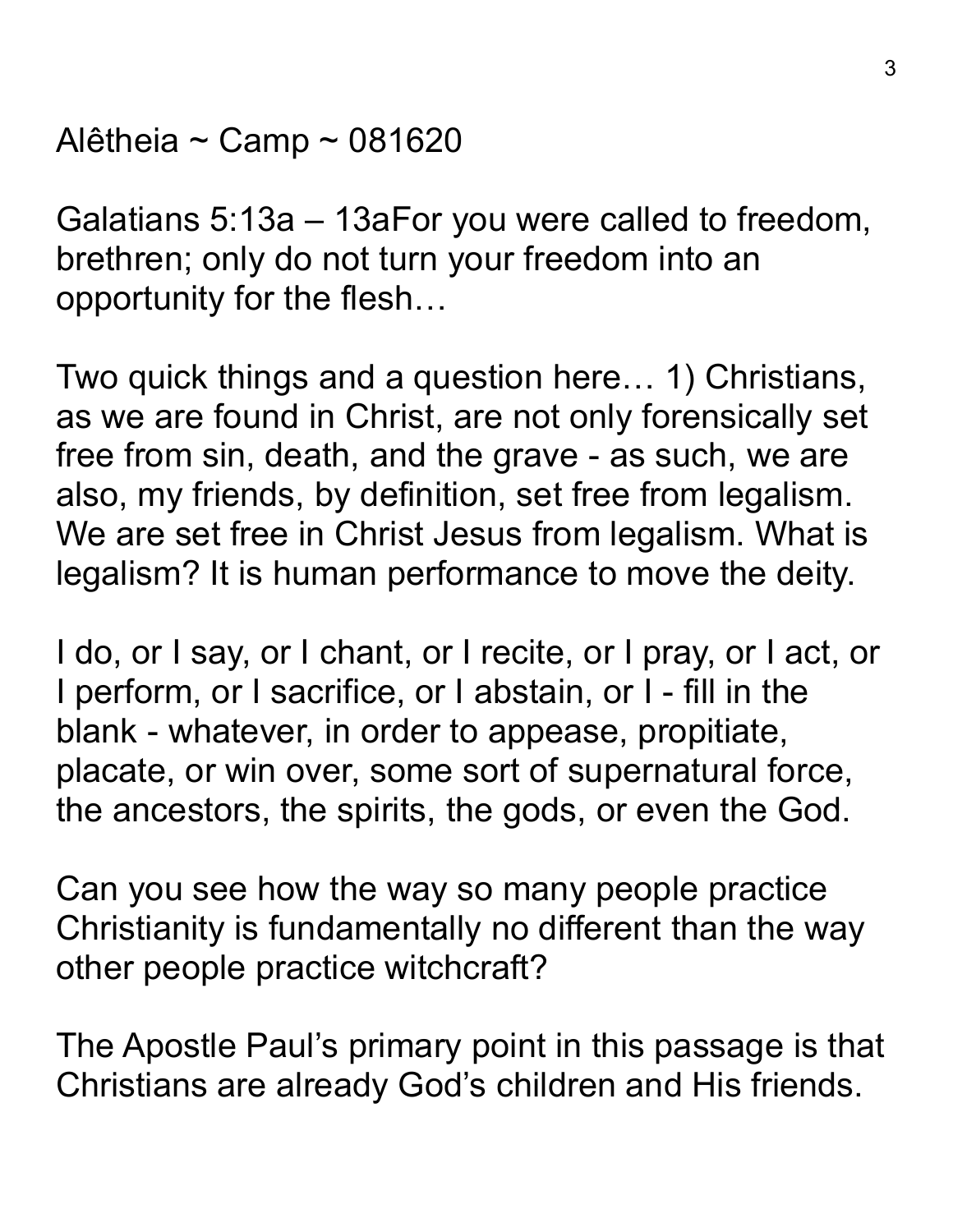And since that is true, they can stop being legalistic and start relating well with God and with one another.

As redeemed, justified, adopted, saints, we have no need of gaining, or maintaining, our position through ceremonies, rituals, incantations, or any other religious requirements… We are His already. What is the implication? 2) The second point. As we are different from any other people on earth, we are "Called" into a different mindset and associated lifestyle. "Called" by Almighty God, our Heavenly Father, to act like… What?

The question: What is meant by, "Only do not turn your freedom into an opportunity for the flesh"? Think about that. What is "An opportunity for the flesh" here?

Galatians 5:13b-15 – 13bBut through love serve one another. 14For the whole Law is fulfilled in one word, in the statement, "You shall love your neighbor as yourself." 15But if you bite and devour one another, take care that you are not consumed by one another.

Doesn't that strike you as odd? Paul was talking to us about freedom from legalism and caveats that with what seems to be an admonition not to get too free, by being licentious, but then follows in these verses with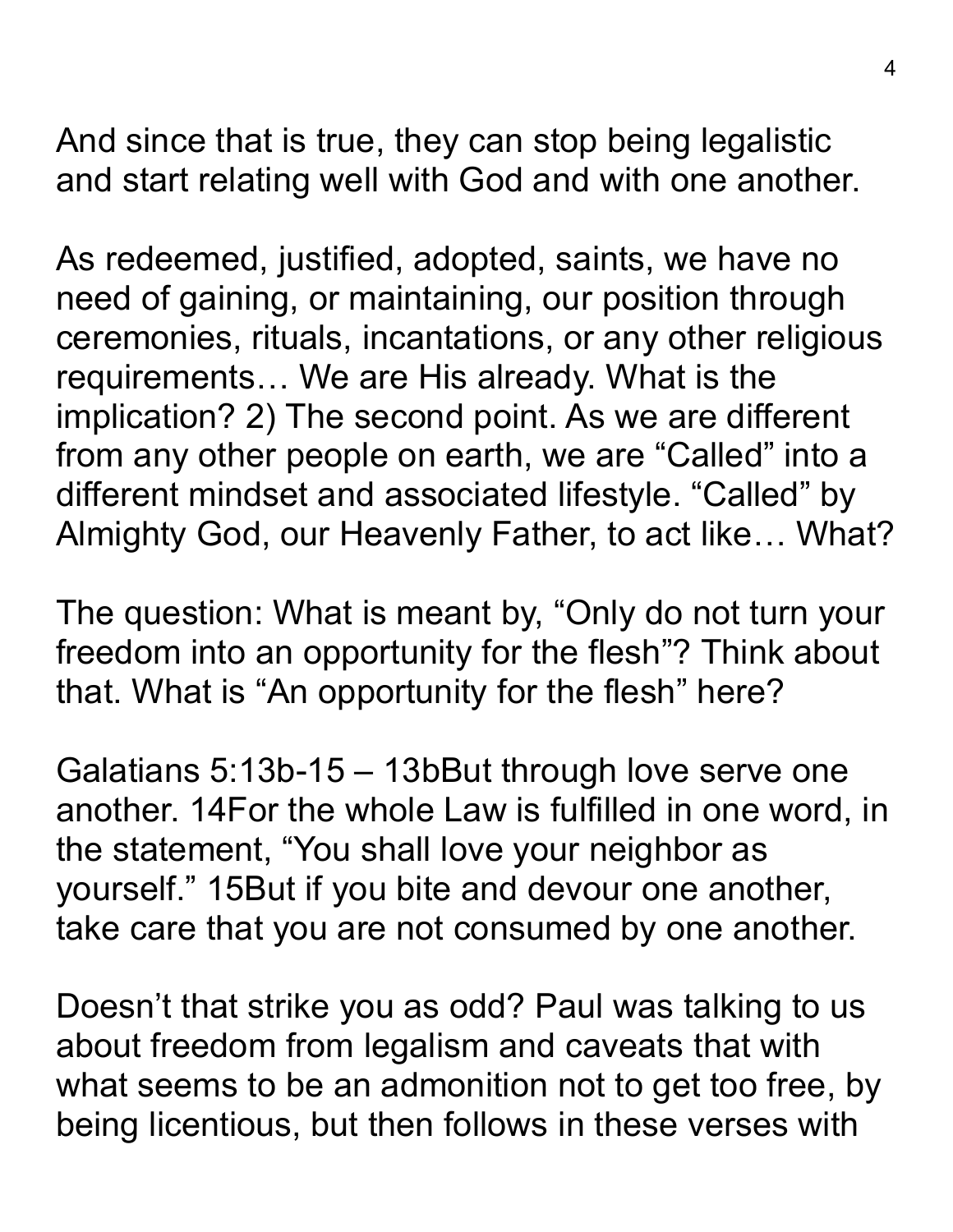serving and loving one another? Curious. Is Paul, as he's often accused, just randomly shot gunning? Has he moved from one topic to another so quickly that we just got whiplash? Nothing of the sort. Paul is a master rhetorician.

The indulgence of the flesh has everything to do with the disunity in the church… God, through Paul, is not talking about sin, for sin's sake. He's talking about the human self-aggrandizing of legalism that creates division in the Body of Christ - in the Kingdom of Heaven as we have it presently.

Anytime we have legalism, we have disharmony. Initially, we will disagree on what legalistic activities are appropriate. The strong will eventually dictate to the weak. Some of the weak will begrudgingly submit, while others will refuse. Those submitting will be miserable and those resisting will be persecuted. The church becomes the Spanish Inquisition on a microscale.

Left unchecked, we will. "Bite and devour one another," Ultimately, we will be, "Consumed by one another."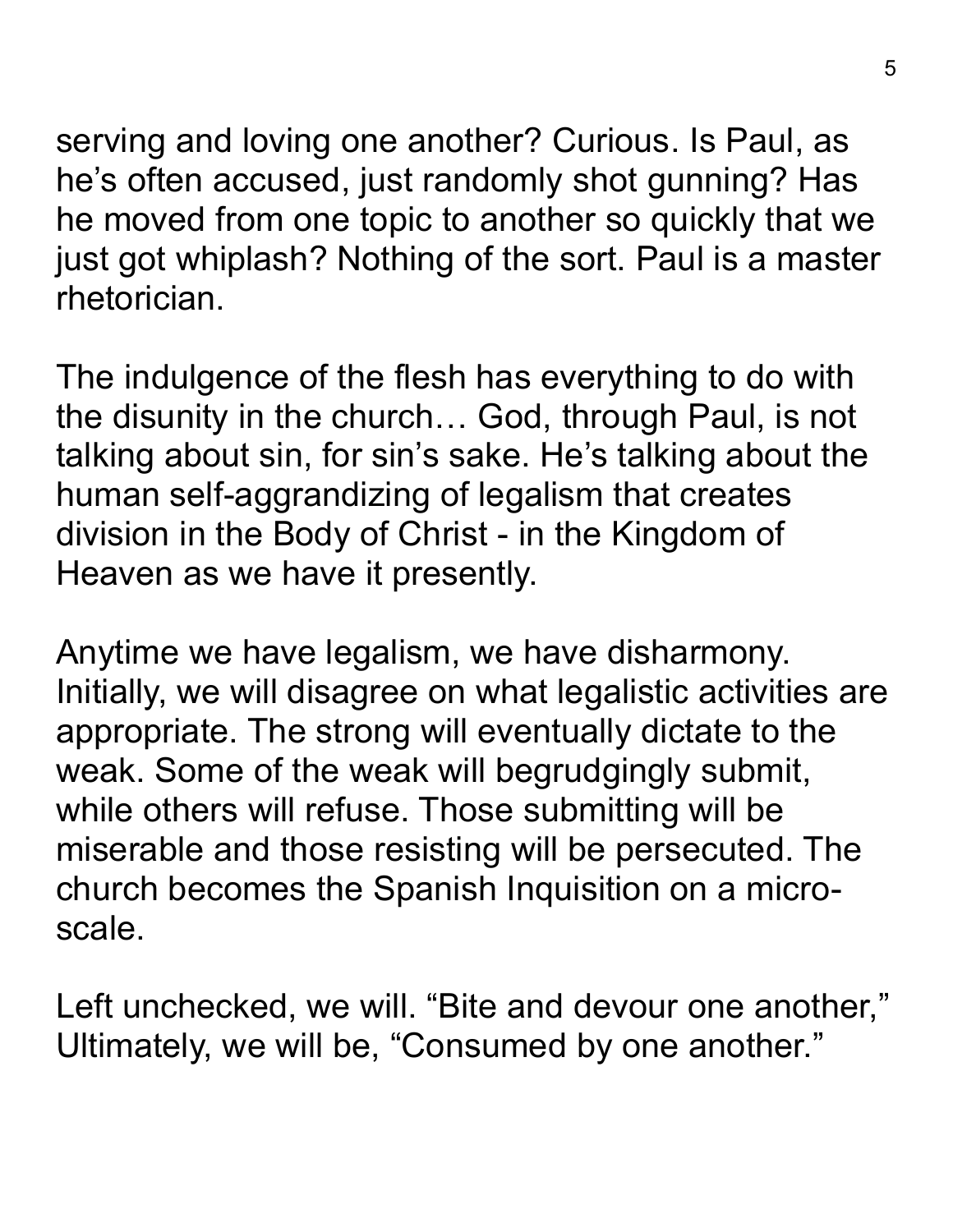Galatians 5:16 – 16But I say, walk by the Spirit, and you will not carry out the desire of the flesh…

"Walk by the Spirit," means live, think, speak, and act, in accordance with the Holy Spirit unity and harmony of the Kingdom of Heaven… Exist in lockstep with God, and with each other, through His power in you.

Galatians 5:17 – 17For the flesh sets its desire against the Spirit, and the Spirit against the flesh; for these are in opposition to one another, so that you may not do the things that you please.

Two trajectories. You can "Walk" to fulfill your desire, live for yourself, orchestrate things to your benefit and liking and comfort zone. Manipulate others into believing you are something that you are not, and coerce them into playing your game, by your rules. Then become defensive, angry, and combative when they refuse.

On the flipside, you can let God set the parameters and let Him conform you to those parameters and let Him work at His own pace, with your siblings. If you think God is working too slowly in another person's life, talk to Him, not the person.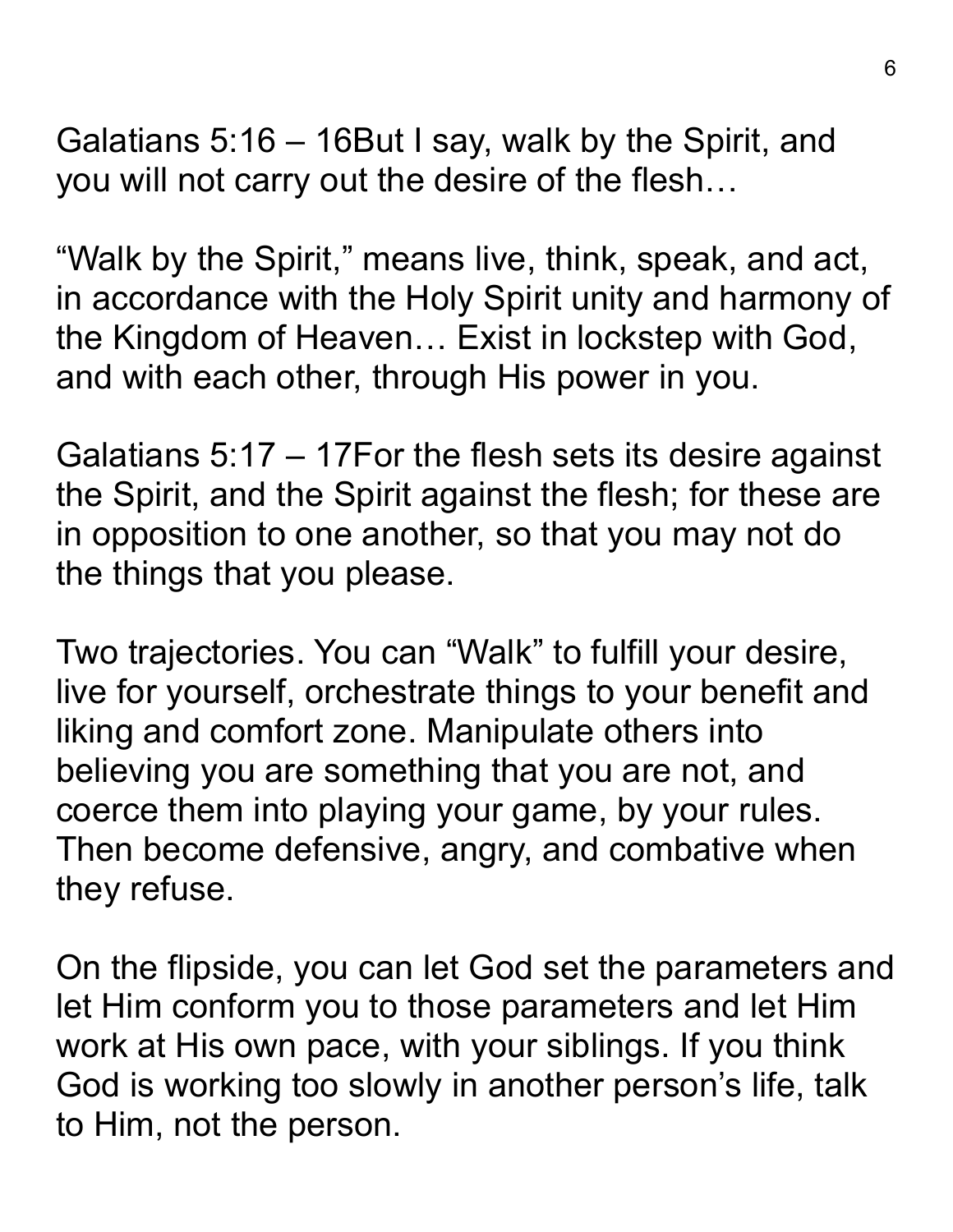You do you, and let others do themselves. Drive your own car. Look, honestly, none of us are such good drivers that we can afford to take our attention off of our own car and drive someone else's car for them simultaneously.

Galatians 5:18 – 18But if you are led by the Spirit, you are not under the Law.

The "Law," with its legalistic requirements and abundant loopholes… But most importantly for this passage, with its widely varying interpretation of dos and don'ts, that no one can agree upon… Therefore, the divisions within the Community of Believers that it causes.

But praise be to God, we are not under the "Law." We are free to live as children, rather than as slaves.

Galatians 5:19-21 – 19Now the deeds of the flesh are evident, which are: immorality, impurity, sensuality, 20idolatry, sorcery, enmities, strife, jealousy, outbursts of anger, disputes, dissensions, factions, 21envying, drunkenness, carousing, and things like these, of which I forewarn you, just as I have forewarned you, that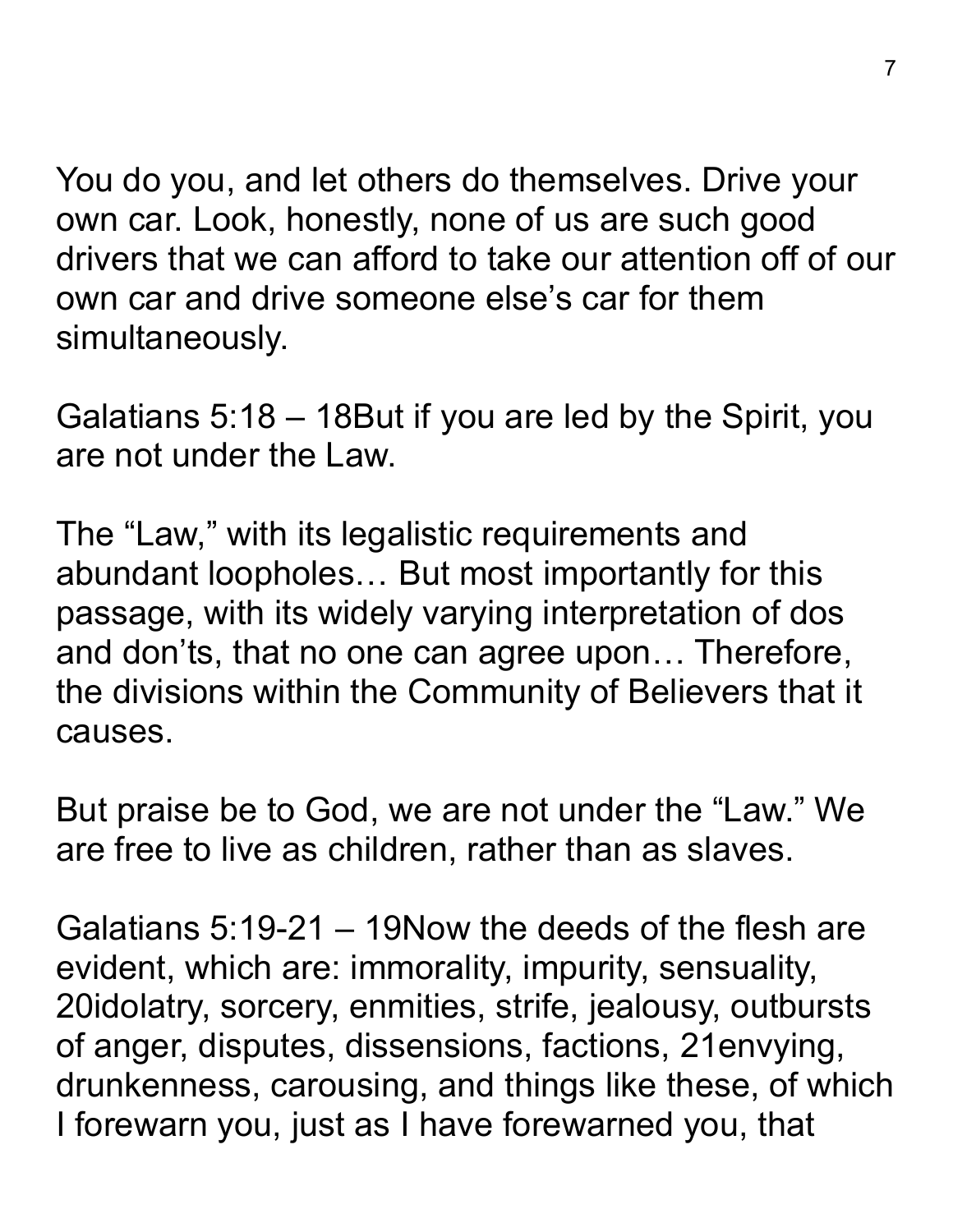those who practice such things will not inherit the kingdom of God.

Scholars love to point out that this is not an all-inclusive list of vices. They do that because they assume that the Apostle Paul is talking about sin in general… He's not. Every one of the things listed here, were actual things that were taking place in the early church that caused division.

This has everything to do with being so concerned about self-righteousness, that there was no way the church could get along with each other.

It had everything to do with what goes on today in every church in the world. People doing what they think is right in their own eyes without care or concern about what effect that has on the group. Frankly, people don't care about the church community - the church family if it pushes them out of their own personal comfort zone. As an example: 1) Take faithful members of a church. 2) Dramatically change the style of worship music in that church. 3) Sit back and discover that they weren't nearly as committed as you thought.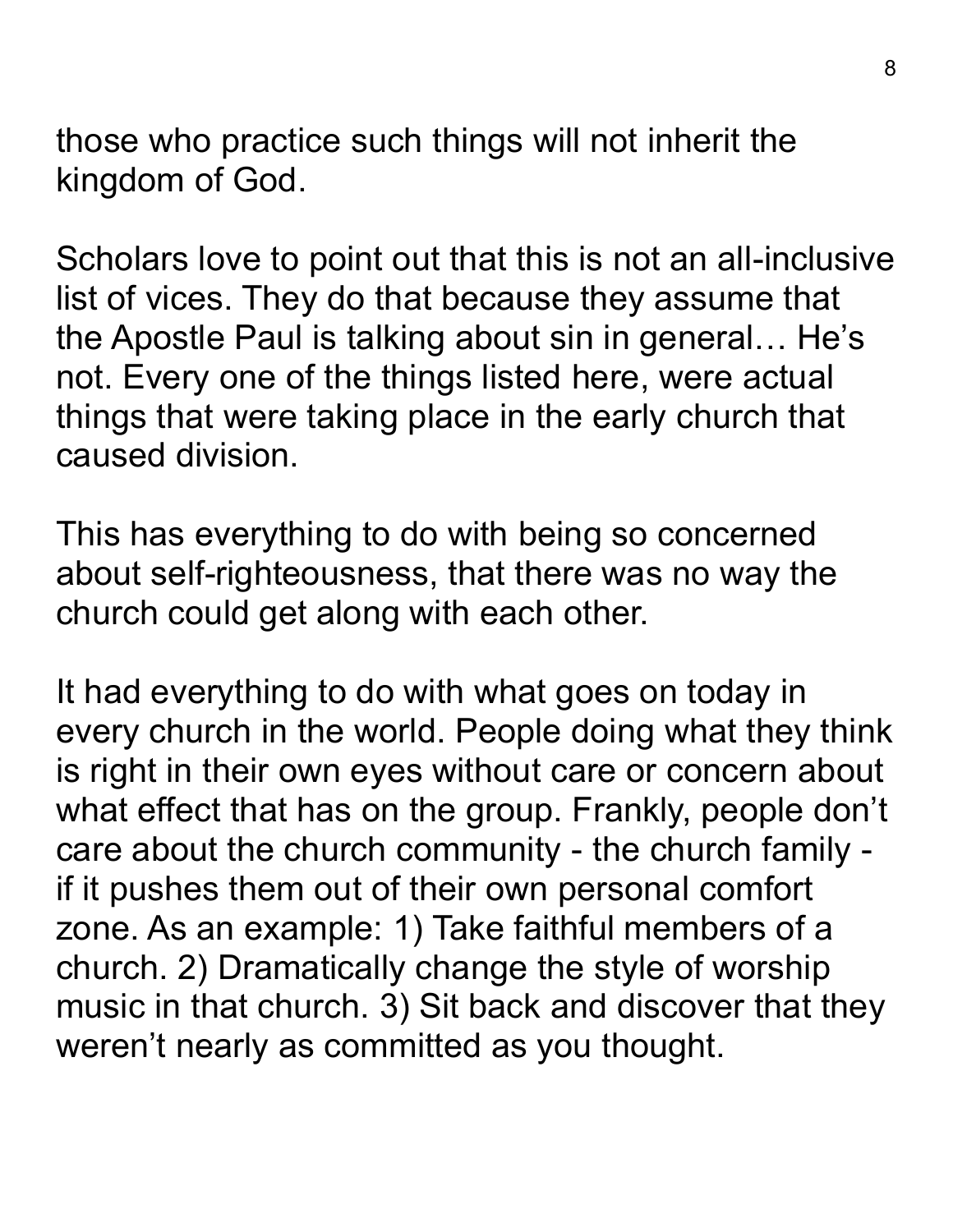Galatians 5:22-24 – 22But the fruit of the Spirit is love, joy, peace, patience, kindness, goodness, faithfulness, 23gentleness, self-control; against such things there is no law. 24Now those who belong to Christ Jesus have crucified the flesh with its passions and desires.

Again, those passions and desires in this regard are the inclination to put ourselves, our opinions, and agenda ahead of others - to live the way we think best, rather than the way of harmony and unity.

We have talked about the "Kingdom of Heaven" so much over the last few months, that by now, you all know that it is a state of being, where God's Will is completely unopposed, in any way, shape, or form. It is, therefore, a reality of pure love… Pure love, with its complete acceptance, drives out all fear… Where there is perfected love, there can be no fear at all, and we are left with perfect relational harmony and unity.

If we don't have a burning desire, spurred by the Holy Spirit, to sacrifice our personal interests and opinions for harmony and unity in the Body of Christ now - we are going to hate Heaven.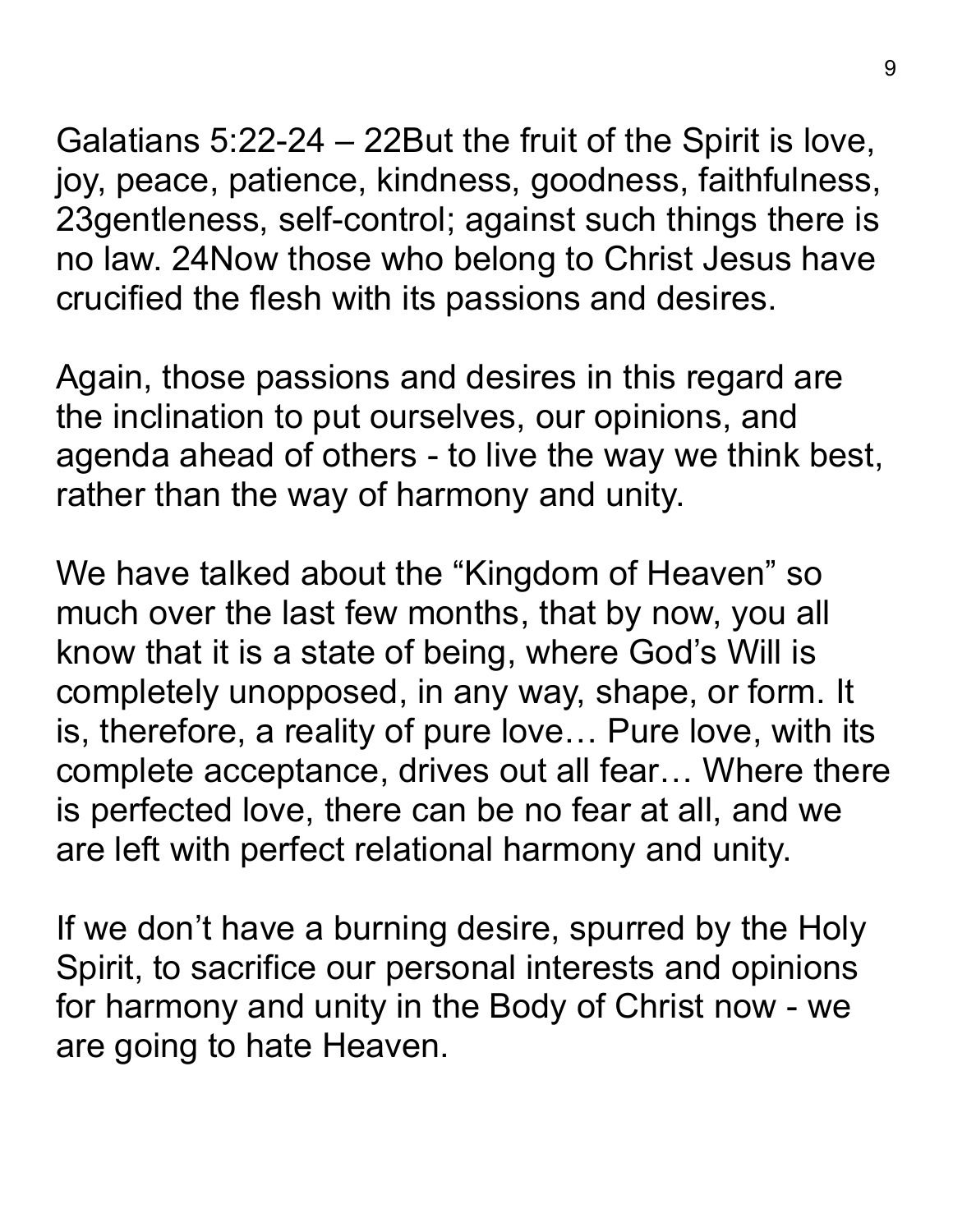And indeed, the Bible declares right here, that if that describes us, we don't need to worry about it at all. People led by their own selfish, self-serving, selfpromoting ways, "Will not inherit the Kingdom of God."

Galatians 5:25-26 – 25If we live by the Spirit, let us also walk by the Spirit. 26Let us not become boastful, challenging one another, envying one another.

To live by the Spirit means to be made alive by the Spirit and is to be born again… It is to be a Christian. If we claim Christ, then we must live in accordance with that claim. If we don't walk the walk, it is completely useless to talk the talk - we're just deceiving ourselves.

Please note… Only that self-deception can explain Jesus' pronouncement that there will be people saying, "Lord, Lord," to which Jesus will respond, "I tell you the Truth, I never knew you. Away from Me you evil doer" (Matthew 7:22&23). Can you see it? People who talk the talk, but walk a different walk - a walk of evil doing a walk of doing the "Deeds of the flesh." A walk of legalistic doing to elevate self, rather than a walk of relational sacrifice.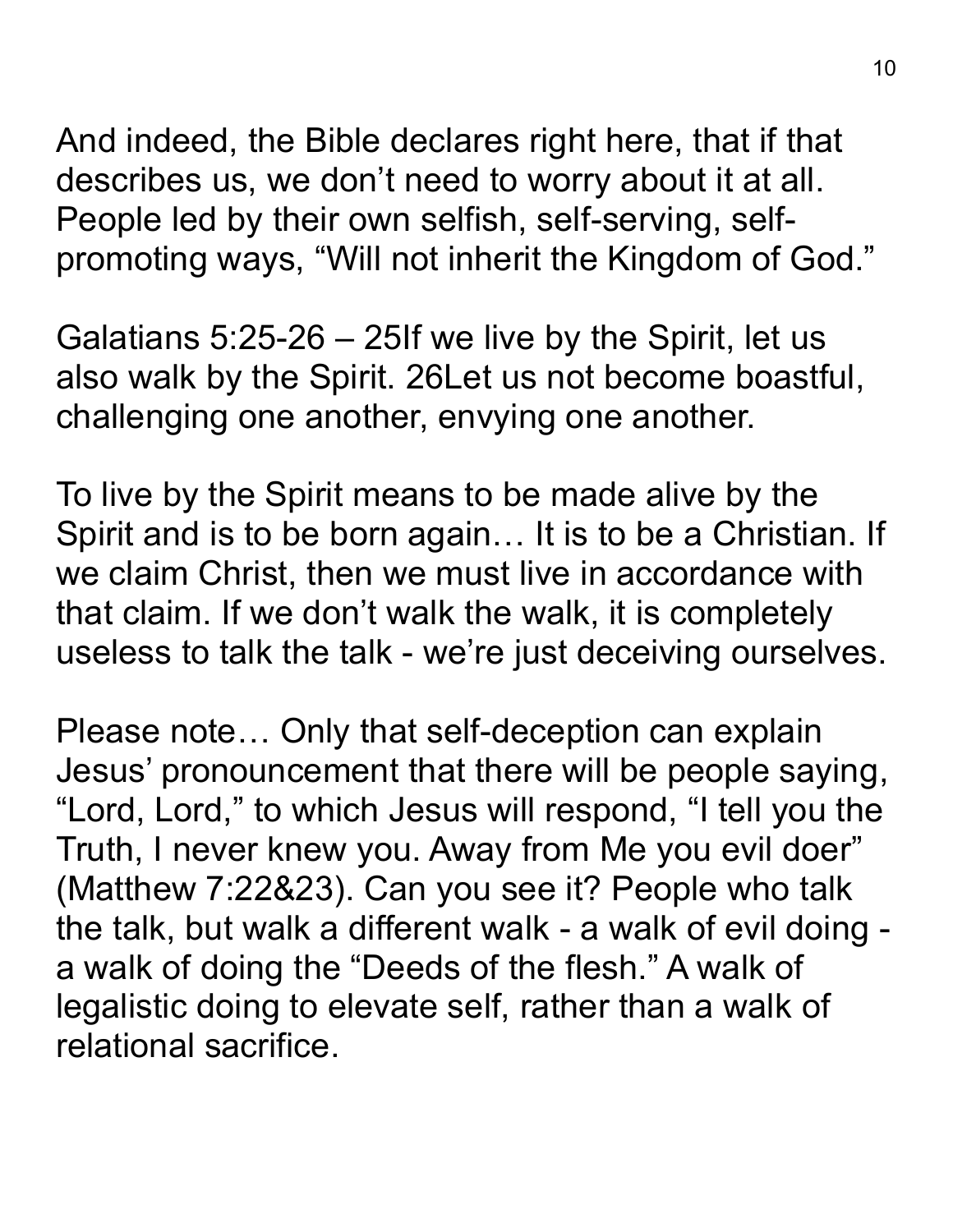Please don't make it about sin in general, or staying on the religious straight and narrow. The sin here, is putting yourself ahead of God, and ahead of your fellow Christians, and ahead of the lost… All to their detriment.

It isn't about behavior per se, it's about an attitude of fear that would rather serve self than selflessly serve.

What that means, to take one example, is God is not prohibiting drunkenness because it is a sin… He's prohibiting the selfish indulgence that harms relationship.

Let's get more specific. When a person indulges in drinking to the point of a loss of judgment - the definition of drunkenness - they have essentially chosen to put themselves ahead of God, their family (both at home and at church), as well as ahead of their witness to the unsaved… In short, they have done what they "Please," putting their "Flesh with its passions and desires," ahead of the "Kingdom of Heaven" and indulged in the deeds of the flesh.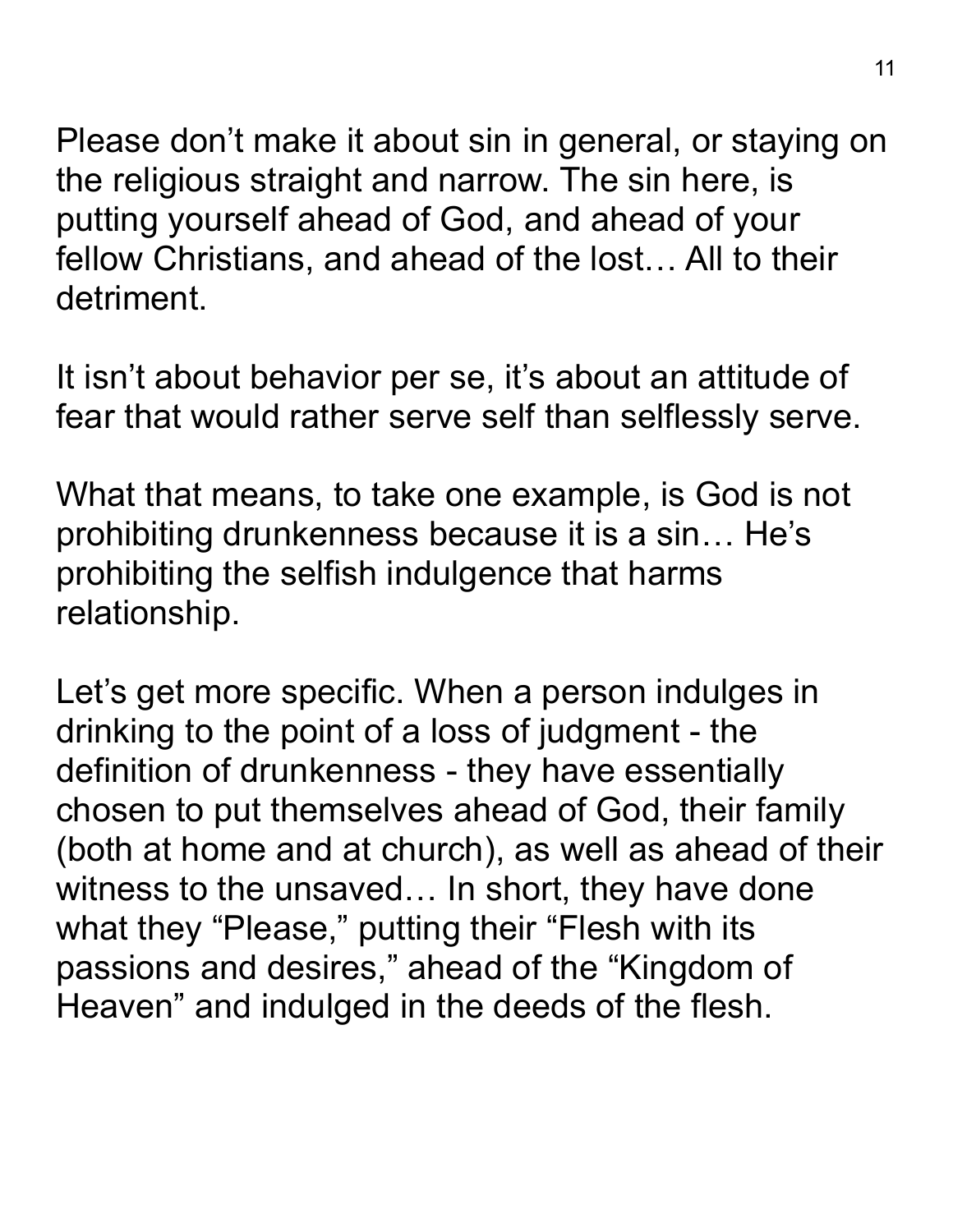Now, again, it isn't that God is offended by drunkenness itself - it's the underlying attitude leading to it and the damage done by it…

In drunkenness, God is blasphemed, because He was insufficient for you… You had to find whatever it is you had to have, in overindulgence, rather than in Him… In a bottle, instead of in the Bible.

In drunkenness, your family (generally your spouse and children, but perhaps parents, or others) are, at a bare minimum, frightened. Of course, it can be a whole lot worse for them than just being scared, and often is, but please recognize, merely causing fear in your family is inexcusable - it's outrageously selfish. Drink to the point of harming your loved ones - their sense of family - their sense of safety, security, and stability in the home - their sense of reliable relationship with you… Unacceptable.

In drunkenness, your church family receives the message - I care a whole lot more about my own personal needs, than I do about anyone in my church, who might be affected.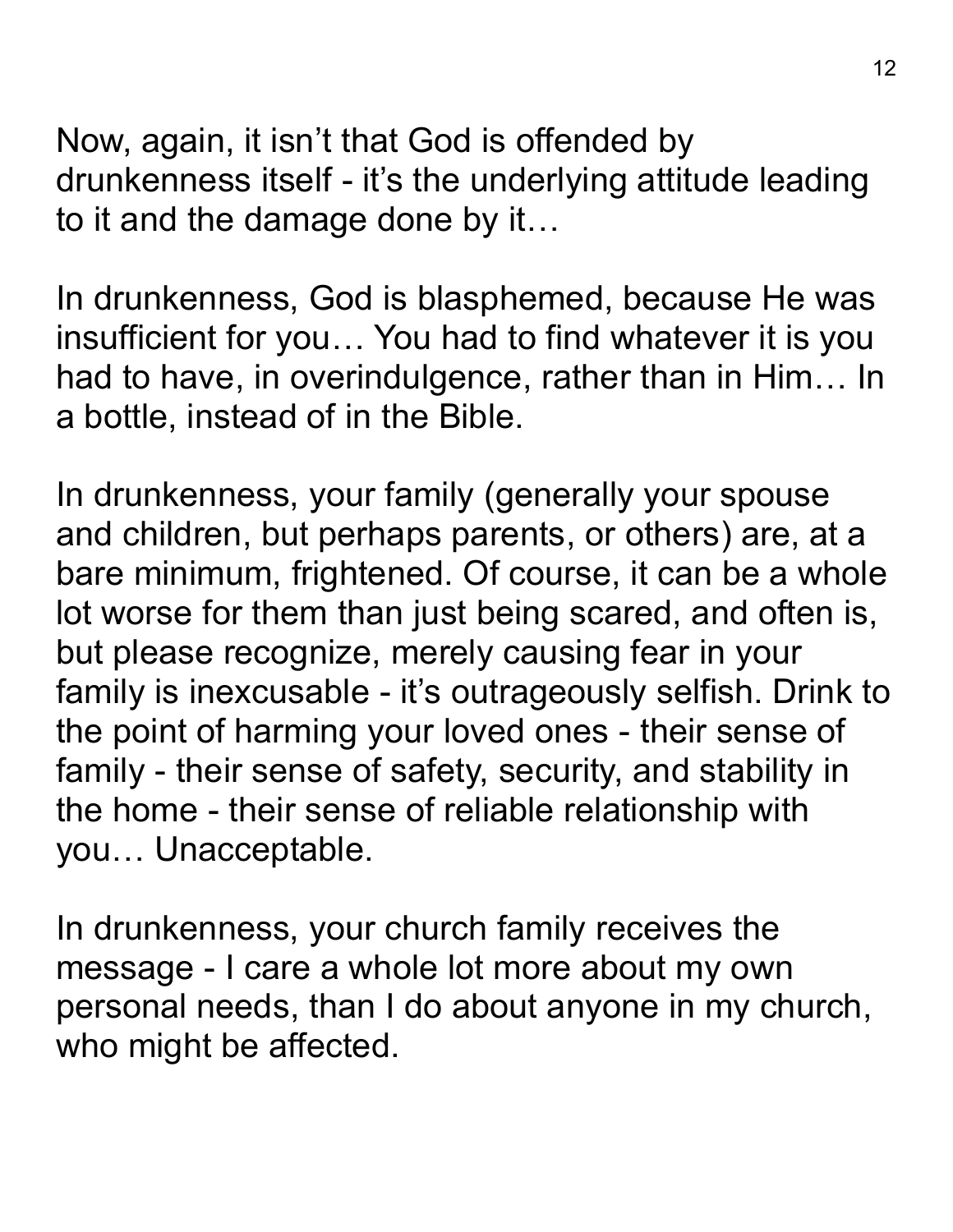In drunkenness, all credibility is lost as a minister of God's grace to others.

Now, of course, God is good, and He forgives… But, who again is it that He forgives? God forgives those who repent. Repentance means that we recognize the evil and turn away from it.

As born-again Christians we did repent of our sinfully selfish lifestyles and He saved us once and for all… There is no need to be re-Saved every day, week, or year… What there is though is a reality check. If a person is not driven to "Walk by the Spirit," do they truly, "Live by the Spirit"? See? That's what this means… The person who lives by the Spirit is the person reborn by the Spirit and so a Spirit-filled Christian, but if they don't walk by that same Spirit is the first part true?

How can we walk by the Spirit Who has made us alive? We take the Fruit of the Holy Spirit and understand it as not only a partial listing of elements making up that singular fruit, but also as a stairstep circle… One thing enabling the next all the way around to the beginning and around and around we go in an upward spiral of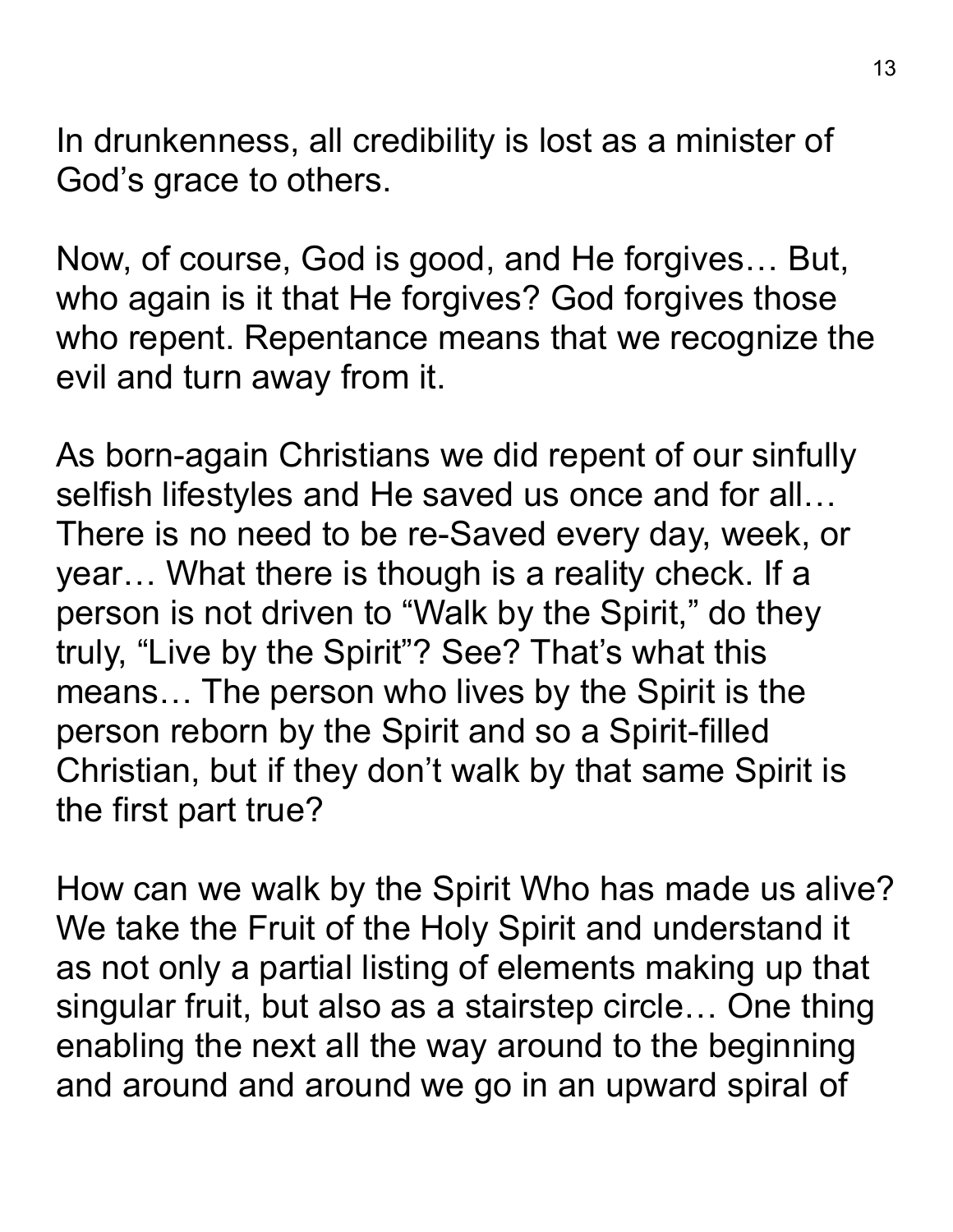love, harmony and unity, as opposed to the downward spiral of self-indulgence.

ἀγάπη (ä-gä-pā), Love. We love because He first loved us. We gain the cerebral knowledge, but it isn't until we actually believe that He loves us, that we can get off this first step. So many Christians are stuck right here. never able to fully embrace the love of God that He has poured out into their heart.

When we become convinced that God truly loves us, that He has us, and that He will never let us go, we step up to…

χαρά (ẋä-ȑä), Joy. Joy is not at all what people think Joy is. Biblical Joy is the underlying reason for the emotional feeling we recognize as joy, well-being, or even happiness. As the foundation of the feeling, it is eschatological. What do I mean? When we know that God loves us, we realize that no matter what's happening, no matter how things look, it's going to be alright.

In fact, when we really embrace His love for us, we know that no matter how bad things seem, it will all be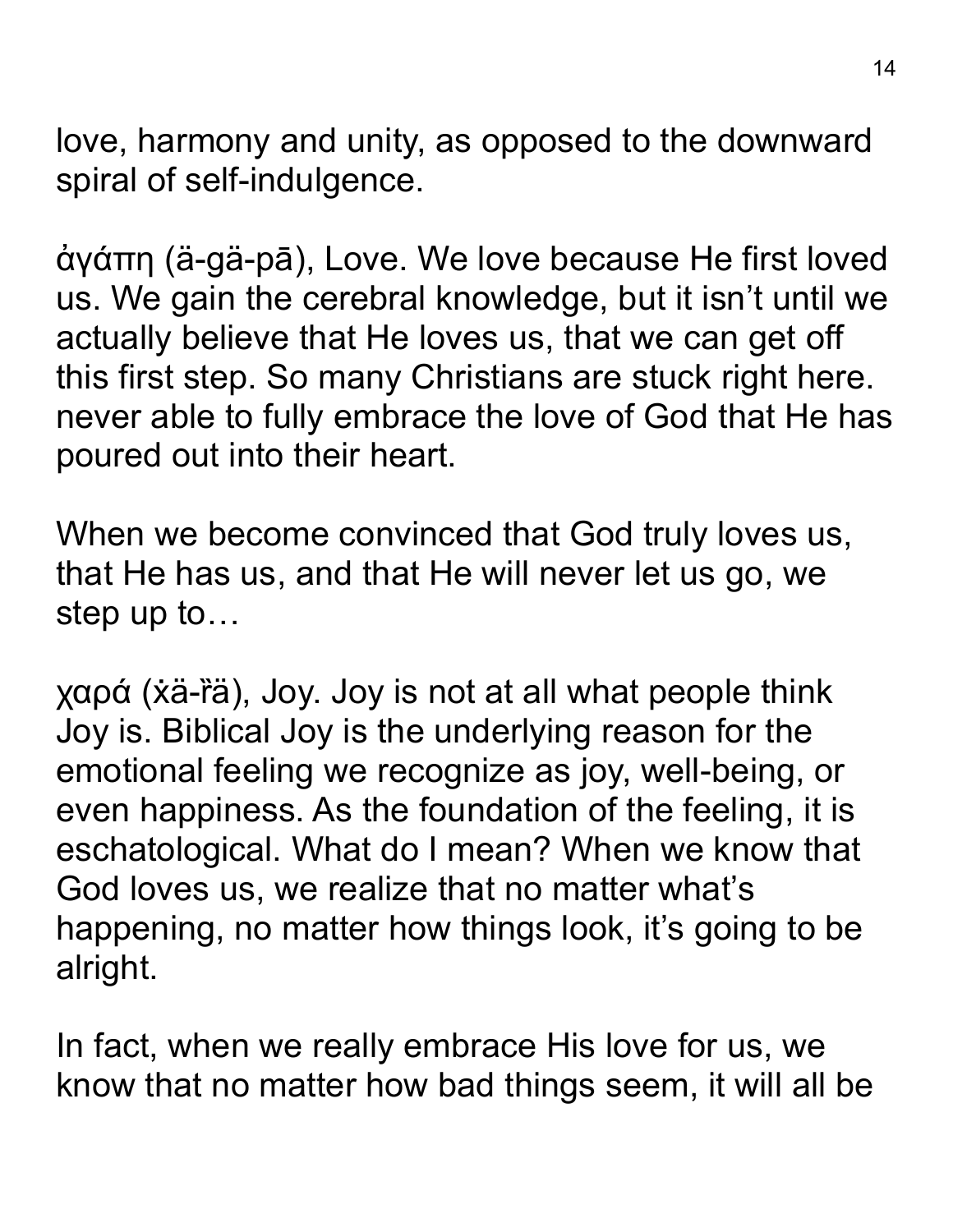perfect in the end. Therefore, my worry, my struggle, my fear, is gone, and I experience Joy.

εἰρήνη (ā-ȑā-nā), Peace. Only when I have Joy, am I able to be at peace with God, with others, and with myself. Peace, like Joy, is not the emotional feeling, but the underlying reality enabling the feeling. It is a peace treaty with God that has been in place all along, that I now fully accept. Because I have peace with God, I can have peace, at least from my side of the equation, with others. Then, and only, then, do I have true peace with myself.

μακροθυμία (mäk-rŏ-thü-mē-ä), Patience. Patience is the proof of love. It's where love is demonstrated. In order to be long-suffering, one must first be long bothered. God isn't moving fast enough for your liking. Your fellow Christian is remedial. You, yourself keep making the same mistake over and over… Be patient.

You are at peace with God, with others and with yourself… Relax, have a cream soda, take a chill pill, it's all going to work out just fine… Trust God.

χρηστότης (ẋȑā-stŏ-tās), Kindness. Kindness is an attitude born out of patience. If I'm patient teaching a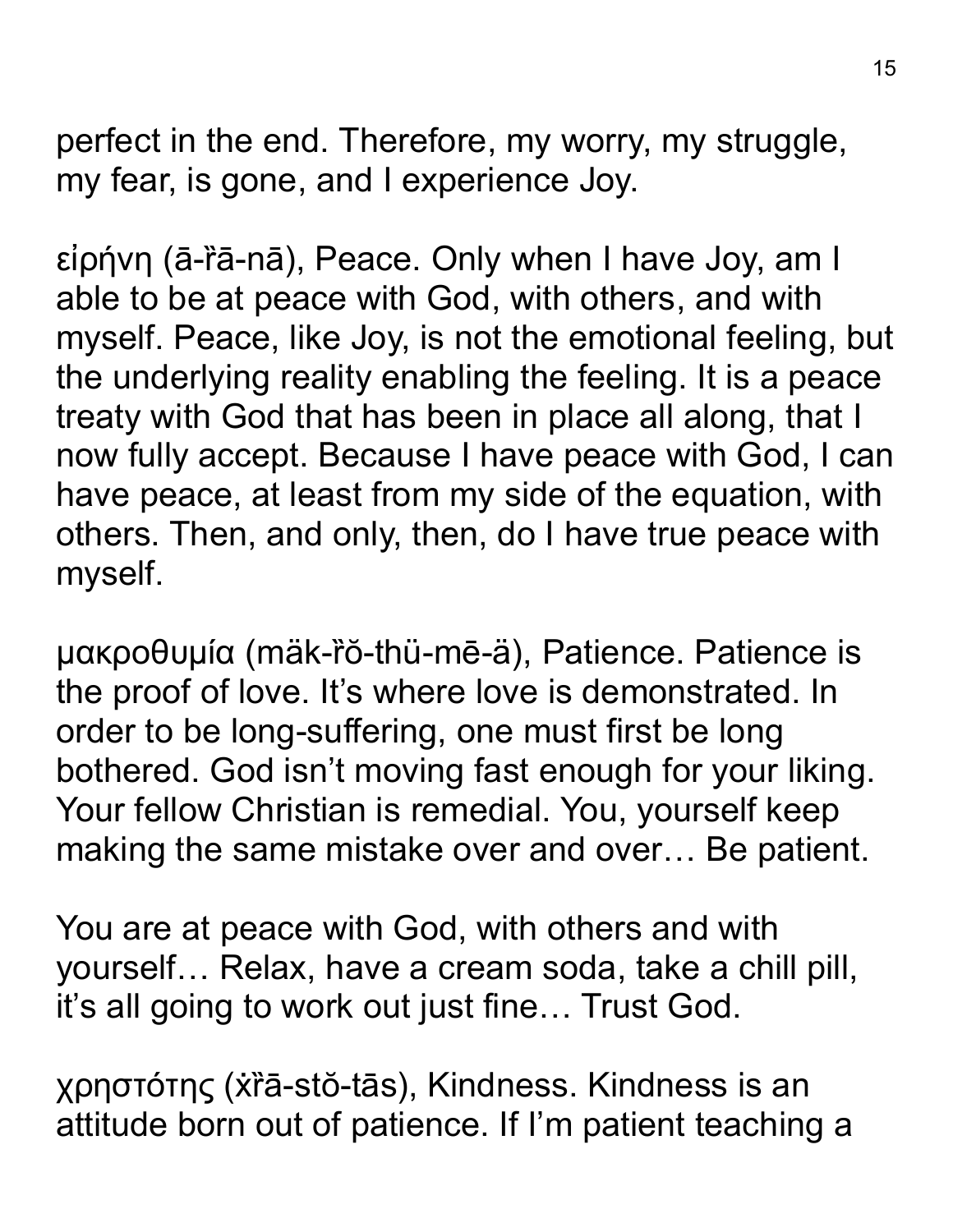person a skill, it not only comes across to them as Kindness, it actually fosters that attitude in me.

It's like the Florence Nightingale effect. The more patient I am with a person, the more I care about them, connect with them, and am favorably disposed towards them.

ἀγαθωσύνη (ä-gä-thō-sü-nā), Goodness. Goodness is simply the outworking in actual deeds of Kindness. It is Kindness actualized. It is acting like our Heavenly Father by doing what is best for another. What is "Good," may not be what they want, but it is what is best.

Loving boundaries are born on this step.

πίστις (pēs-tēs), Faithfulness. By now, we are actively acting for the "Good" of God and the group… Which is the "Good" for our self as well, but as the byproduct, never as the thing sought. As such we can be counted on… That's what faithfulness is… Goodness that has become so habitual, that it can be counted on.

πραΰτης (pȑä-ü-tās), Gentleness. This is not the gentleness of being a door mat for others because of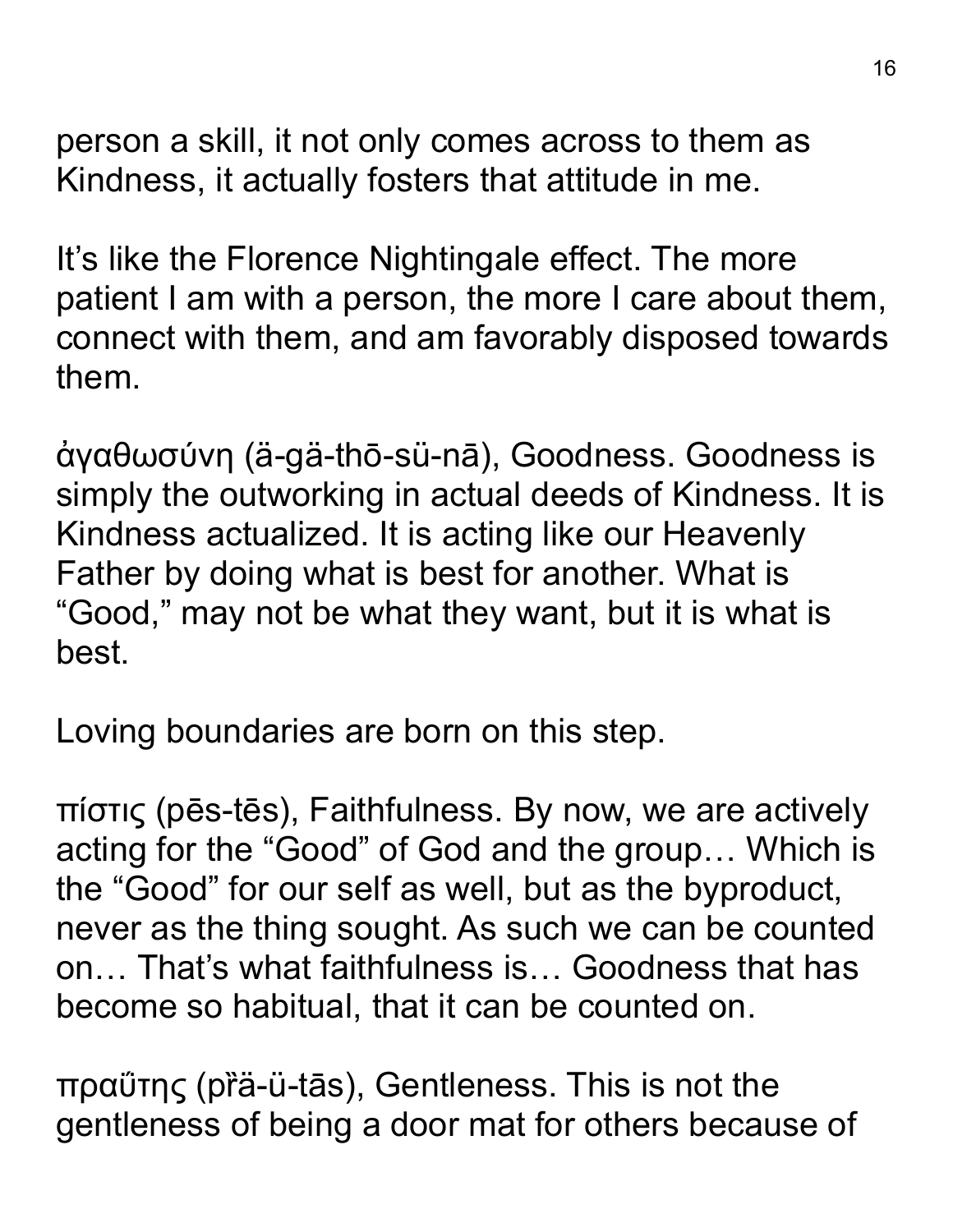weakness… This is the self-submitting gentleness that can only ever come from a position of extreme power.

What power? The power that comes from Christian maturity. What do I mean? I mean a mature Christian is a person with so much faith that they are unshakeable and can easily afford to be gentle to others.

The two most common conversations I have concern Theology and flying. I often talk to people who, comparatively speaking, don't have a clue, but they want to share their opinion, nonetheless.

When I was less experienced, and less knowledgeable, such interjections would annoy me… Now? I don't care. I have nothing to prove. If someone with little to no experience wants to tell me how it is, I'm okay - I'm not threatened - I can be incredibly gentle with them.

έγκράτεια (ĕn-kra-tā-ä) Self-control. That's what being consistently gentle is. The Apostle Paul summed up everything it is to be a Christian with this one word, that we turn into a hyphenated word in English. The truly mature Christian trusts God so much they are in control of themselves.